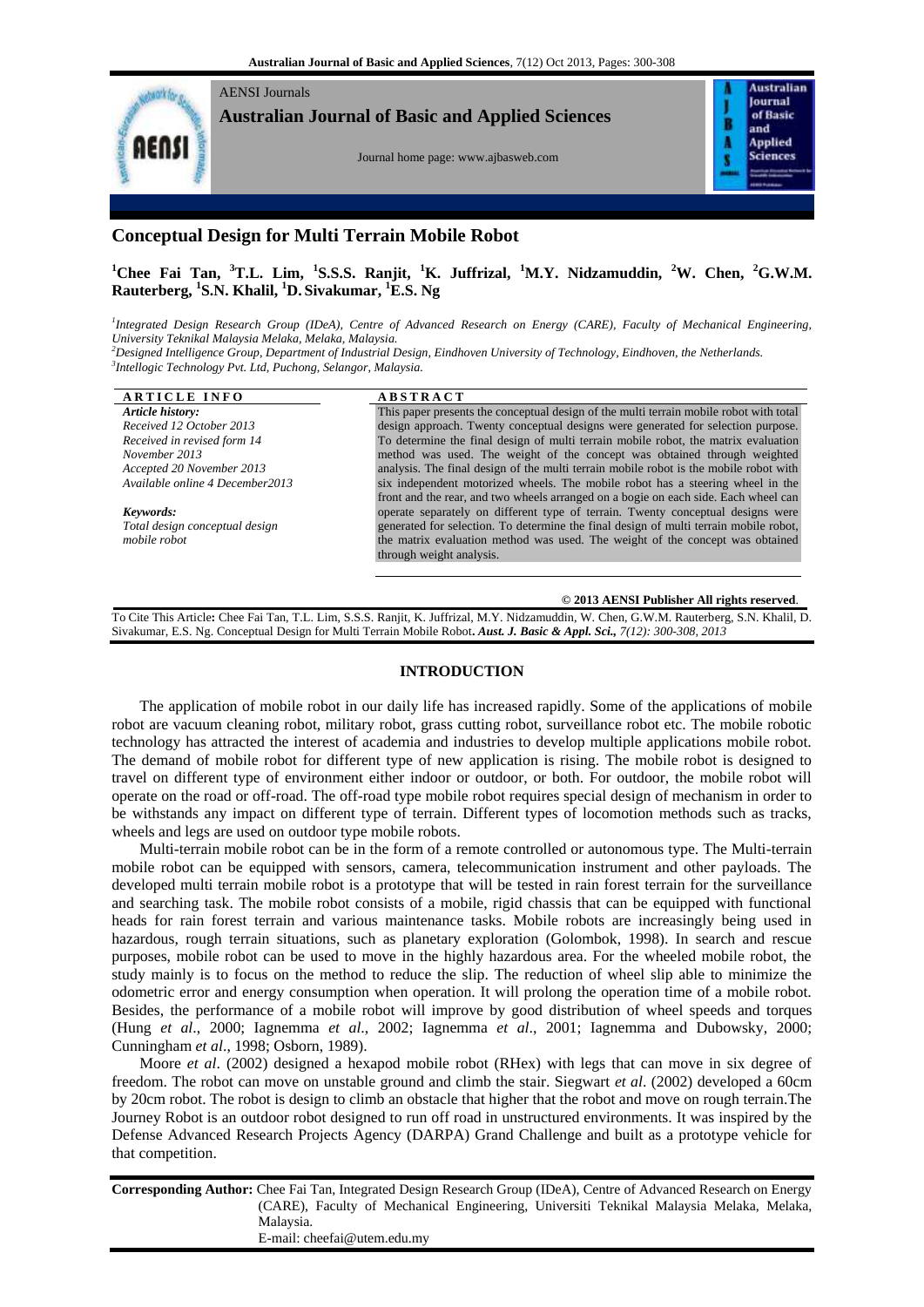### 301 **Chee Fai Tan** *et al***, 2013**

# **Australian Journal of Basic and Applied Sciences, 7(12) Oct 2013, Pages: 300-308**

Journey Robot is a fully autonomous, self-guided, mobile robot, capable of navigating on its own to an arbitrary set of waypoints while avoiding obstacles along the way (Anderson, 2006). Subsequently, an Omnidirectional mobile robot is designed to move in multiple directions. With the track near-arbitrary motion ability, the robot is able to move fast in different type of terrain (Udengaard and Iagnemma, 2008). Carnegie and Cordes (2004) designed and constructed a low cost outdoor caterpillar-track robot. The maximum payload of this robot is 100kg and it is able to operate at least 1 hour. Besides, the robot is able to operate in different type of weather.

# *Design Methodology:*

Mechanical design is the design of things and systems such as mechanical natural-machine, products, structures, devices and instrument. Mechanical design utilizes mathematics, the materials science, and the engineering-mechanics science. For the mechanical design of multi terrain mobile robot, the consideration of the design phase is the most important criteria, then followed by determine the design software which will be used in designing the structure and finally, mechanism design that determined the velocity and force.

# *The Phases of Design:*

In the process of designing the high flexibility terrain rover, there are many step need to be concerned in order to make sure that the terrain rover able to achieve the goal of this thesis. The phase of design for this project include the target specification process, concept generation process, list of target specification, generated 20 concept of terrain rover and finally the part of concept selection which depends on the selection criteria that been set.

## *Target Specification process:*

After the identifying problem statement, the product development follows by target specification (Tan *et al*, 2013a; Tan *et al*., 2013b). The target specification was established in the early stage of development process so that the product design can meet the target specification. There are a few steps to establish a target specification. Firstly, a list of metrics will be prepared. Then, the competitive benchmarking information will be collected. Next, the ideal and target values will be set. Lastly, the results and the process will be reflected.

# *A list of metrics:*

On this step, the main process is gathering the metrics that reflect as directly as possible the degree to which the product satisfies the customer needs. A list of matrix that represents the user requirement was developed. Table 1 shown the list of metric for multi terrain mobile robot.

|     | <b>Table 1:</b> List of Metric                    |        |               |
|-----|---------------------------------------------------|--------|---------------|
| No. | Metric                                            | Weight | Units         |
|     | The durable of the terrain rover.                 |        | <b>Newton</b> |
|     | Material of the bag body                          |        | List          |
|     | Total mass                                        |        | Kg            |
|     | Wheel size                                        |        | List          |
|     | Unit manufacturing cost.                          |        | <b>RM</b>     |
|     | Time to disassemble and assemble for maintenance. |        |               |
|     | Special tools required for maintenance            |        | List          |
|     | Total height and wide                             |        | mm            |

# *Competitive Benchmarking Information:*

During this step, the main purpose is to collect the information about the existing products. Subsequently the product can compete in the marketplace. To get the information, a survey conducted to explore the market of mobile robot and locomotive. The survey not complete if only investigate the existing products. This is more important to know the user requirements of user. Observation about the taste of customer in the market was carry out by note down which type of locomotive is able solve the problem that occur.

## *Ideal And Target Values Setting:*

After the related information has been collected, the information was synthesized for target values setting. The target values such as an idea value and a marginally acceptable value was input to the metrics. The values of metrics was express as follows:

At least X: to establish the targets for the lower bound on a metric.

 The base of the terrain rover can at least withstand 25kg in weight, because the base can carry things like camera, controller and others.

- The wheels that use at least can withstand 5kg to avoid failure.
- **At most X**: to establish the targets for the upper bound on a metric.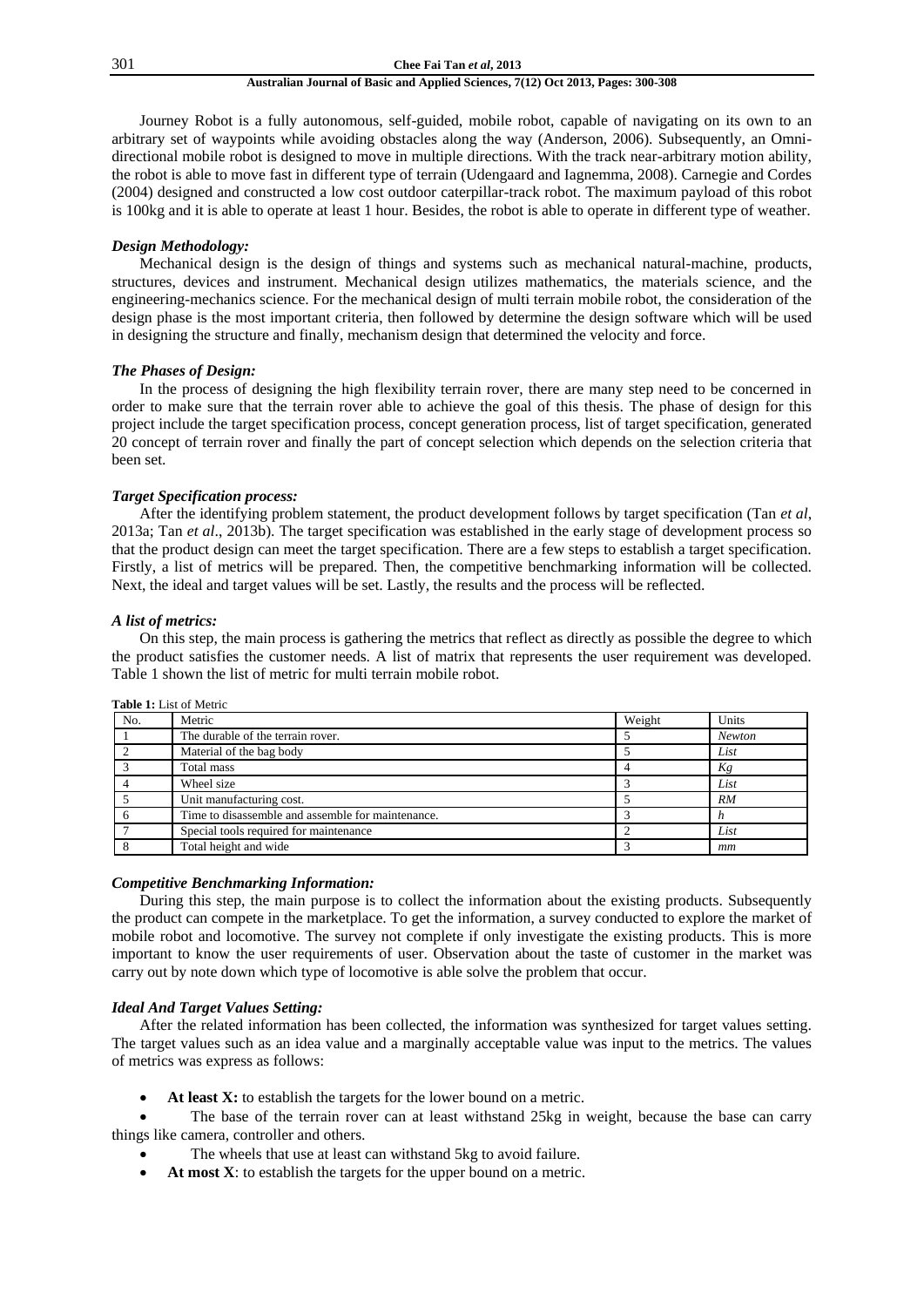- The body of the terrain rover at most 250 mm in height.
- The body of the terrain rover at most 100 mm in wide.
- The weight of the transporter at most 10 kg.
- **Between X and Y**: to establish both upper and lower bounds for the value of the metric.
- The terrain rover base can support a weight between 10 to 20 kg.

**Exactly X**: to establish the target of a particular value of a metric, with any deviation degrading performance.

The base of the transporter is exactly support a battery, and PCL controller.

## *Reflect On The Results And The Process:*

During this process, the targets need to be agreeing iteration. Once the target has been set, these targets can guide the team to select a concept or solution concepts. The reflection also important to ensure that the metric that chose is correct and suitable. Reflect also know as a final step to conclude all the metric and specification that chosen.

# *Concept Generation Process:*

The engineer will generate the conceptual ideas as input to the problem solving solutions (Tan *et al*., 2007; Tan *et al*., 2009; Tan *et al*., 2010). The concept generation process is iterative. Figure 1 present a five-step concept generation method where it breaks a complex problem into simpler sub problems.



**Fig. 1:** Concept generation flow chart [22]

### *Step 1: Clarify the problem :*

This is the first stage of concept generation. During this stage, the main activity is to justify the problem in order to break the problem into sub problems. Understanding the problem is very important because this will guide the designer to generate the concept depend on solving the problem. The problem can get from the user opinions, regulation and product constrain. This step also involves the process to break the problem into simpler sub problem. This is useful for a complex problem to be solved in a simpler form. The problem is decomposing into sub problem. Figure 2 shown decompose a complex problem of terrain rover.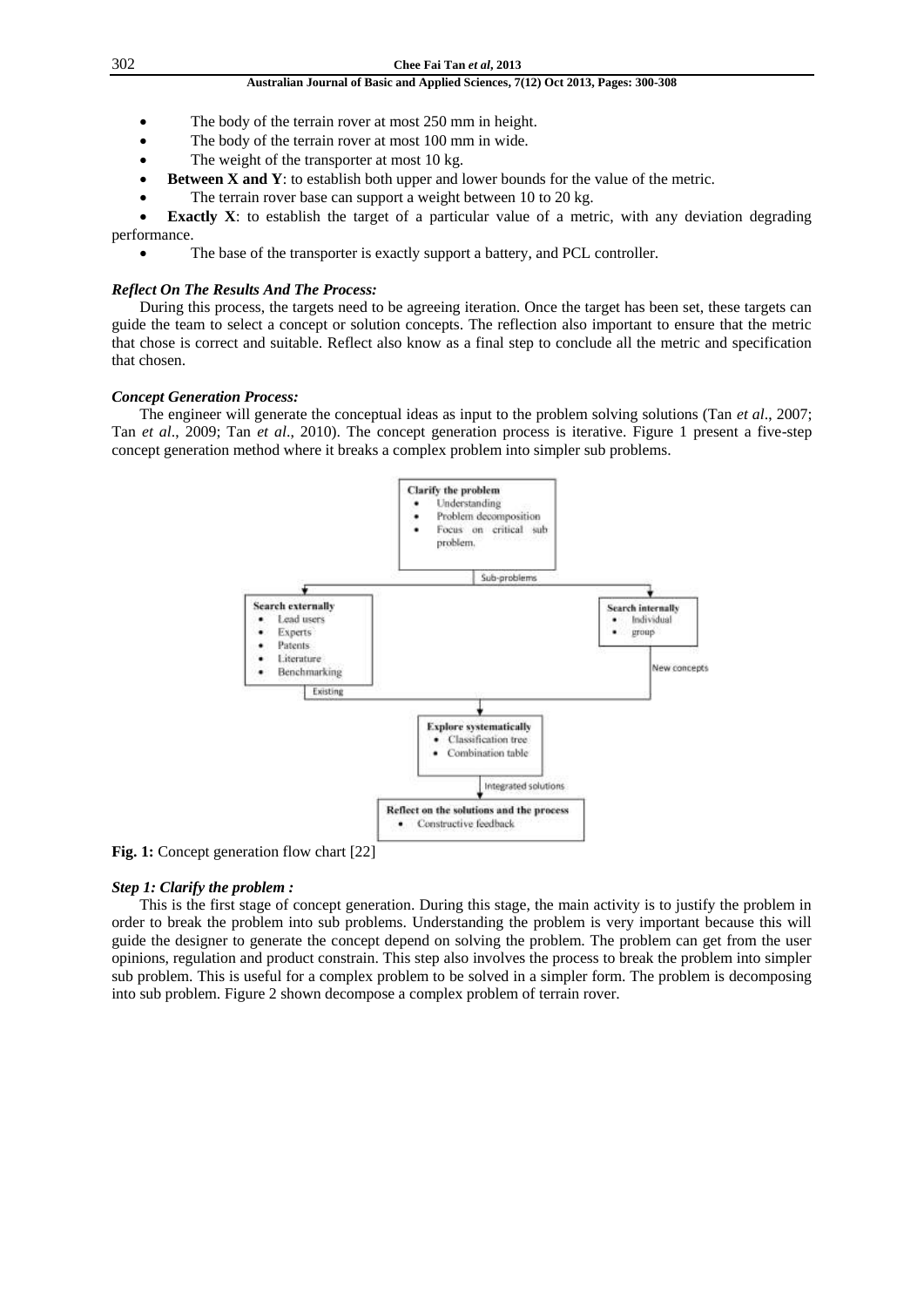

**Fig. 2:** Decompose a complex problem [22]

### *Step 2: Search Externally:*

Next step is the activities that find the existing solutions to the overall problem and the sub problem that clarify in the clarifying step. This step is usually easier than create a new solution. There are a few ways to gather information from external sources:

 Consult experts—consult the experts to get the knowledge for the solution of general and sub problem. For example consult the lecturer.

 Search patents—searching the local and oversea patent to get the source of technical information. But the solution found is protected.

 Searches published literature—gather the information from journals, conference proceedings, trade magazines and government report.

 Benchmark related products.—study of the existing products with functionality similar to that product.

# *Step 3: Search Internally:*

Search internally is the step that generating the solution concept by using personal and team knowledge and creativity. These activities can be carrying out by individual or group. There are a few guidelines that for improving both individual and group search:

- Suspend judgment: no criticism allow when generate a concept solution.
- Generate a lot of ideas: the more idea created the more precise the problem is solved.
- Welcome ideas that may seem infeasible: improve the infeasible idea that proposed.
- Use graphical and physical media: use the right things or media to produce the concept solution.

There are also some hints to generate the concept solutions

- Make analogies—make a biologically or natural analogy to the problem.
- Wish and wonder—ask these question when start to design a concept solution.
- Use related stimuli—the new idea can be generated by presented a related stimulus.
- Use unrelated stimuli—an unrelated stimulus also can help generating the idea.
- Set quantitative goal—set a quantity of idea concept that might be generated.

 Use the gallery method—use the gallery method to display a large number of concept idea for the solution.

## *Steps 4: Explore Systematically:*

The following step is the results of the external and internal search activities. This step activities is to collect the concept idea for solution into a systematically method. By using this method, the concept solution can be observed clearly and make a decision and discussion.

There are a few method to generate the concept idea into a systematically form and different benefit.

- Concept classification tree
- Concept combination table
- Managing the exploration process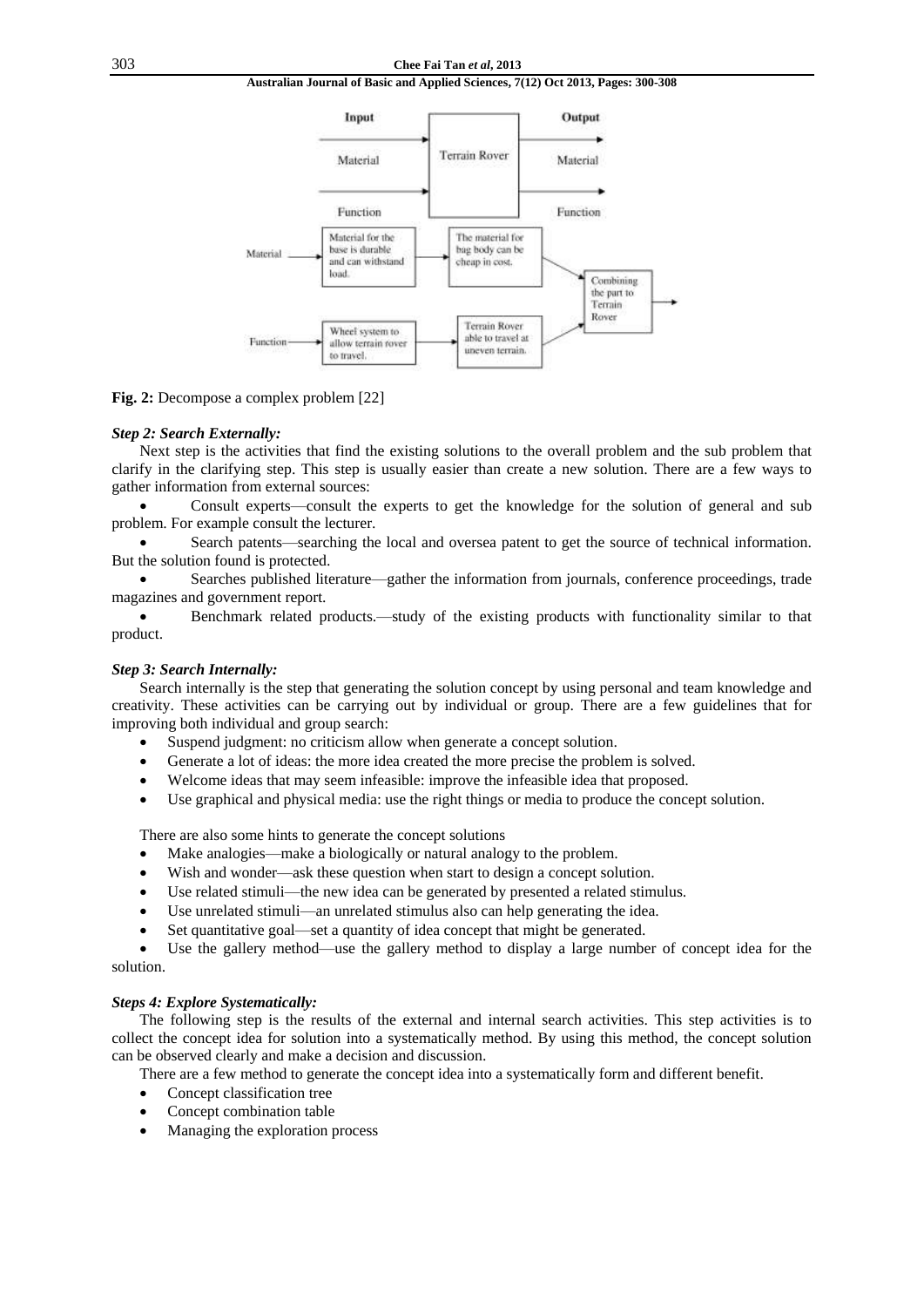

#### **Fig. 3:** Concept classification tree

# *Step 5: Reflect On The Results And The Process:*

The last step in generating the concept solution is reflecting on the result and process. At this step, some question and meeting will be carry out to refine the concept solution and double checking the solution weather fulfill the customer need or problem. This step is an important step to conclude the entire concept generating process and give the comment and refinement to the concept solution.

### *List Of The Target Specification:*

To set final specification is very important because this target specification is use as guideline to generate concept solution. This is the input for the concept generating. The concept generating is depend on the metric and constrains. There are a few steps to establish the final target specification as follows:<br>
• Develop a technical models

- Develop a technical models
- Develop a cost model
- Refine a specification
- **•** Break down specifications
- Reflect on the results

Table 2 shown of target specification of terrain rover.

| No.                | Metric                                    | Weight                  | Units  | <b>Marginal Value</b> | <b>Ideal Value</b>   |
|--------------------|-------------------------------------------|-------------------------|--------|-----------------------|----------------------|
|                    | The durable of the terrain rover.         | 5                       | Newton | >1000N                | 1200N                |
| -2                 | Material of the terrain rover.            | $5^{\circ}$             | List   | Al. Delrin            | Al. Delrin           |
| 3                  | Total mass                                | 4                       | Kg     | $< 10$ Kg             | < 6Kg                |
| $4$                | Wheel size                                | 3                       | List   | $<8$ mm $(\sigma)$    | $<$ 16 $mm(\phi)$    |
| 5                  | Unit manufacturing cost.                  | 5                       | RM     | $<$ RM1500            | $<$ RM1000           |
| 6                  | Time to disassemble and<br>assemble.      | 3.                      | 市      | $<$ 3 $h$             | 2h                   |
| -7                 | Special tools required for<br>maintenance | $\overline{2}$          | List   | Allen keys            | Allen keys           |
| $\overline{\bf 8}$ | Total height and wide.                    | $\overline{\mathbf{3}}$ | mm     | $<$ 220 X 650mm       | $<$ 230 $X$ 600 $mm$ |

**Table 2:** List of Target Specification

### *Conceptual Design:*

After concept generation and target specification had done, concept of terrain rover had been generated. Table 3 and Table 4 present 20 concepts of terrain rover:

**Table 3:** 20 Terrain Rover Concepts

| Concept    | Description                                                                                                                                                            |  |  |  |  |  |  |  |
|------------|------------------------------------------------------------------------------------------------------------------------------------------------------------------------|--|--|--|--|--|--|--|
| Concept 1: | This concept is a six motorized wheels. Five wheels are able to move<br>flexible based on the terrain condition and one wheel is attached rigidly<br>to the main body. |  |  |  |  |  |  |  |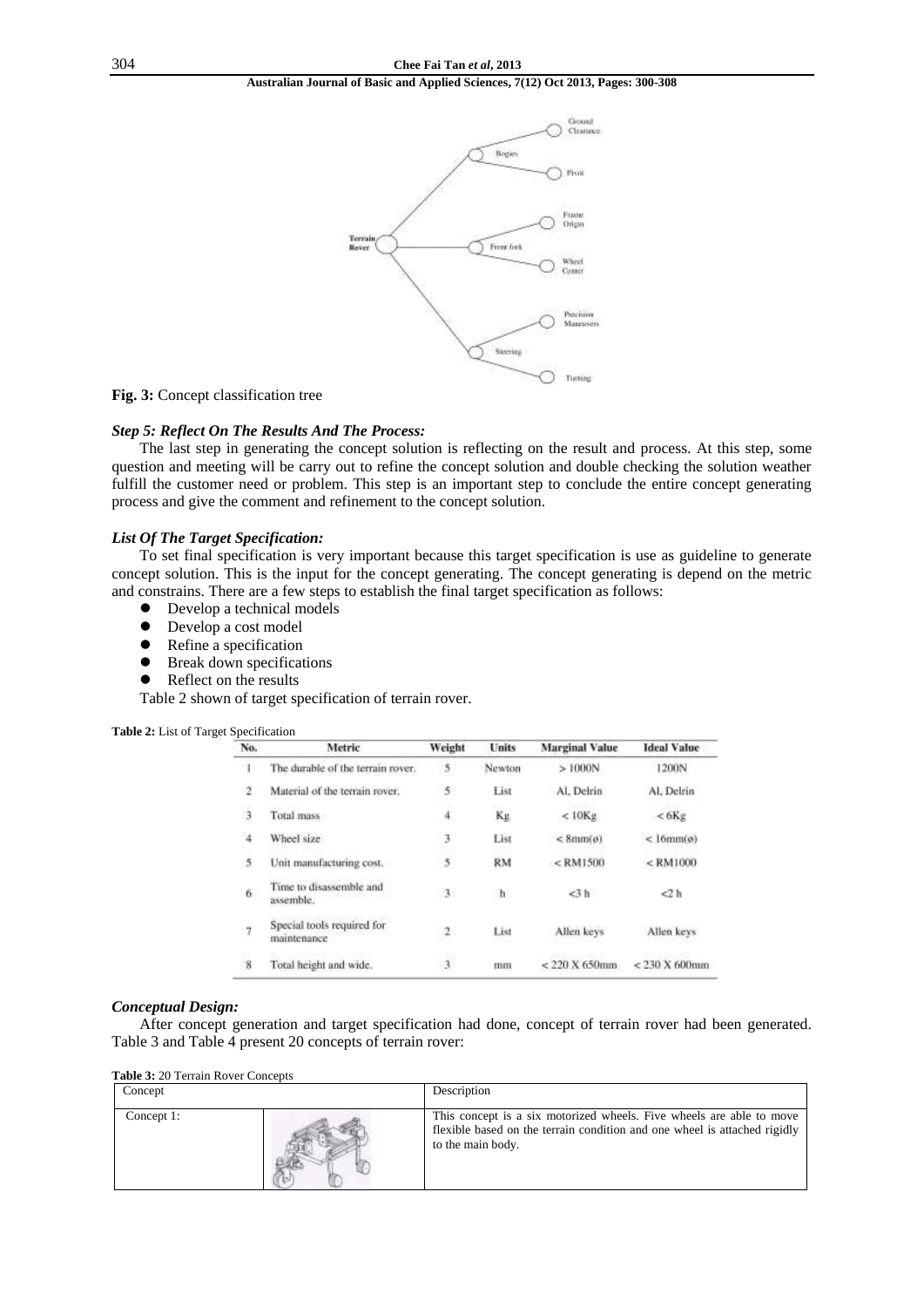| Concept 2:  | The mobile robot has 4 powered wheels as shown. Each wheels control<br>by it owns motor. Either side of 2 wheeled bogies have stable base.                                                                                                           |
|-------------|------------------------------------------------------------------------------------------------------------------------------------------------------------------------------------------------------------------------------------------------------|
| Concept 3:  | This robot has 4 track wheels with two degree of freedom. Each wheel<br>and track able to move separately. This type of robot able to rotate<br>continuously 360° freely, good in stair climbing and overcome different<br>type of obstacle.         |
| Concept 4:  | This rover consists of four wheels. Each wheel can move independently.                                                                                                                                                                               |
| Concept 5:  | This terrain rover is a six-wheeled spring less suspension system. Each<br>pair of wheel has a rocker arm and secondary arm.                                                                                                                         |
| Concept 6:  | This concept has two fixed wheels in front and two set of bogies at both<br>side.                                                                                                                                                                    |
| Concept 7:  | This concept is designed with front bogie and two fixed wheels at both<br>sides. The concept able made the robot to avoid obstacles by jumping<br>mechanism.                                                                                         |
| Concept 8:  | The concept of this rover is driven by 8 wheels. Main purpose is to add<br>the stability of the rover while clamping.                                                                                                                                |
| Concept 9:  | This rover is built to explore an unknown environment. The front and the<br>real are independently steer. The motor will mount at the top of the front<br>and real wheel.                                                                            |
| Concept 10: | The concept of this terrain rover has only a driving unit and four legs to<br>support it. This rover act like animal. Each wheel control by each motor.<br>Front wheel controlling the direction and real wheel controlling forward<br>and backward. |

|             | <b>Table 4:</b> 20 Terrain Rover Concepts (Continue) |                                                                                                                                                                                                                                                                                                                                                    |
|-------------|------------------------------------------------------|----------------------------------------------------------------------------------------------------------------------------------------------------------------------------------------------------------------------------------------------------------------------------------------------------------------------------------------------------|
| Concept 11: |                                                      | This concept of rover has six motorized wheels that is mounted on a<br>rocker-bogie articulated frame.                                                                                                                                                                                                                                             |
| Concept 12: |                                                      | The mobile robot has two powered wheels and two tracks which each<br>track will control the movement by two cogwheels. Two motor used to<br>control each of the wheel, others two use to control the cogwheel at<br>track. There have two tracks at this terrain rover. Four cogwheels use to<br>drive the two tracks at left and right hand side. |
| Concept     | 13:                                                  | This rover concept has six independently wheels mounted on rover<br>articulated frame.                                                                                                                                                                                                                                                             |
| Concept 14: |                                                      | The designed rover is built to explore an unknown environment. It is<br>driven by six wheels where front wheel is controlling the direction. Each<br>wheel will control by its own motor which mount on the wheel.                                                                                                                                 |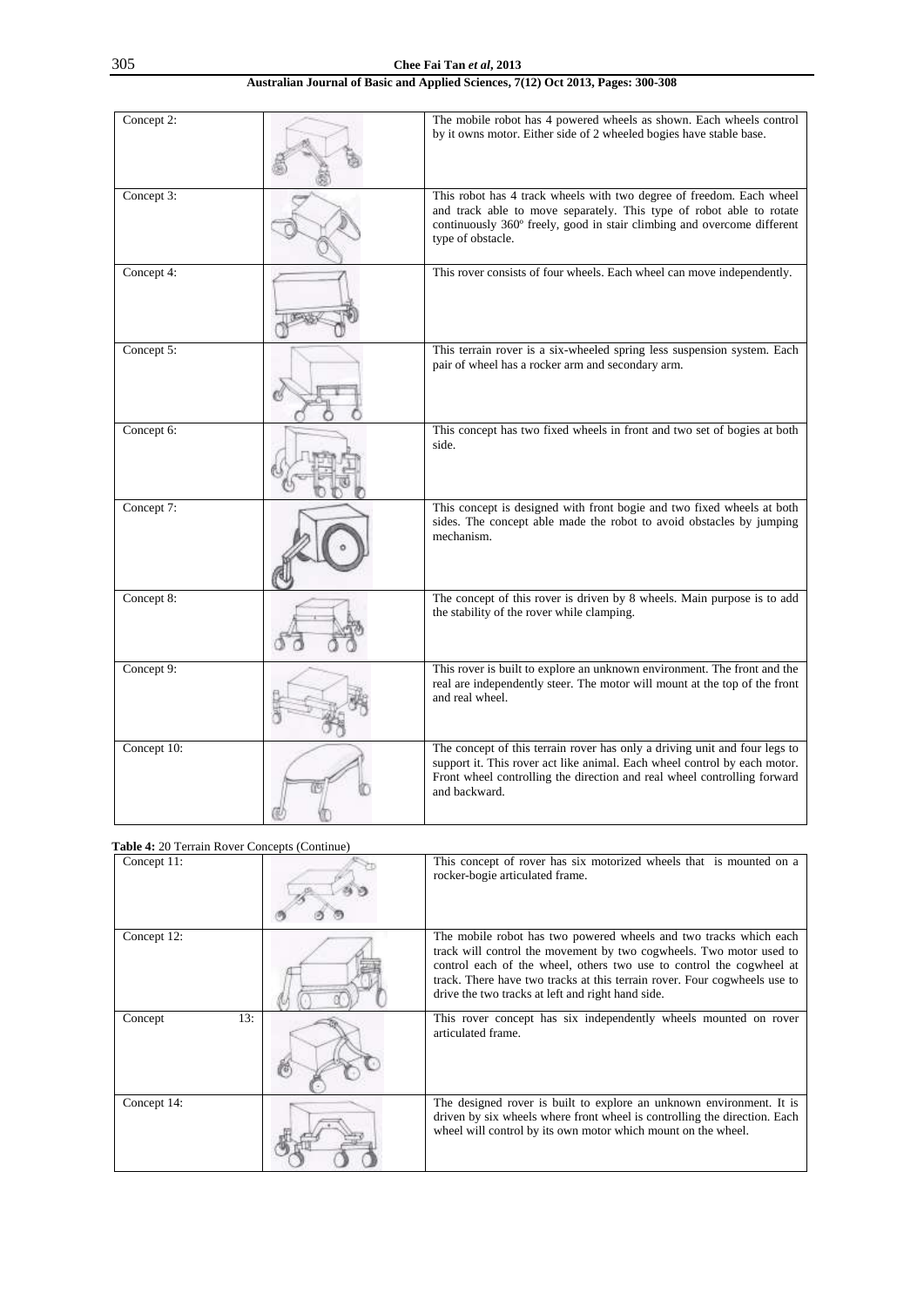| Concept 15: | The concept of this rover has only a driving unit and four legs to support<br>it. Each wheels control by its' own motor. The front wheel is controlling<br>the direction of rover, however the rear wheels is controlling the<br>movement of rover to move forward or backward. |
|-------------|---------------------------------------------------------------------------------------------------------------------------------------------------------------------------------------------------------------------------------------------------------------------------------|
| Concept 16: | The concept of this mobile robot has six powered wheels as shown. Each<br>wheels control by it owns motor. In the front and middle wheels are<br>articulated by parallel linkage. Either side 2-wheeled bogies provide<br>lateral stability.                                    |
| Concept 17: | The designed rover is driven by 5 wheels which can be controlled<br>independently.                                                                                                                                                                                              |
| Concept 18: | This is based on a '3-segment' design which allowed each segment in<br>dependent movement. This enables the rover to traverse uneven terrain<br>while having all wheels in contact with the ground.                                                                             |
| Concept 19: | This rover consists of two tracks and an arm.                                                                                                                                                                                                                                   |
| Concept 20: | This rover has six independently wheels mounted in a rocker-bogie<br>articulated frame. Each pair of wheel consists of a main rocker arm and<br>secondary arm.                                                                                                                  |

# *Concept Selection:*

Concept selection is based on the customer and other criteria as input to select the optimum concept. The technique compares the strength and weaknesses of the concept, then select one or more concepts for further action.

### *Concept-Screening Matrix:*

This matrix was created and used to design the terrain rover. The purposes of this stage are to narrow the number of concepts quickly. Table 4 presents concept screening matrix.

|                                       |            |     |        |        |                |        |                  |    |        | Concepts |               |                           |            |    |        |                     |        |                          |                   |     |
|---------------------------------------|------------|-----|--------|--------|----------------|--------|------------------|----|--------|----------|---------------|---------------------------|------------|----|--------|---------------------|--------|--------------------------|-------------------|-----|
| <b>Selection Criteria</b>             |            | 1   | 3      | ٠      | 5 (R)          | £      |                  |    | u      | 19       | $\mathbf{u}$  | $\overline{1}$            | 13         | 14 | 15 (R) | 16                  | 17     | 18                       | 19.               | 20. |
| <b>Functionality</b>                  |            |     |        |        |                |        |                  |    |        |          |               |                           |            |    |        |                     |        |                          |                   |     |
| Lightweight                           |            |     |        |        | о              |        |                  |    |        |          |               |                           | o          |    |        |                     |        |                          |                   |     |
| Moveable                              |            |     |        |        | Ð              | ÷      |                  |    |        |          | ö             |                           |            |    |        |                     |        |                          | $\sim$            |     |
| Capacity                              |            |     |        |        |                |        |                  |    |        |          |               |                           |            |    |        |                     |        |                          |                   |     |
| Convenience:                          |            |     |        |        |                |        |                  |    |        |          |               |                           |            |    |        |                     |        |                          |                   |     |
| Multipurpose                          |            | ÷   |        |        | Ð              | ٠      |                  |    | Ü.     |          | ٠             |                           |            |    |        |                     |        | $\blacksquare$           |                   |     |
| Convenience of storing                |            |     |        |        |                |        |                  |    |        |          |               | ù                         | ō          |    |        |                     |        |                          |                   |     |
| Portable                              |            |     |        |        | $\theta$       | $\sim$ |                  |    |        |          | $\sim$        |                           |            |    |        |                     |        |                          |                   |     |
| Easy to maintain and repair.          |            |     |        |        |                |        |                  |    |        |          |               |                           |            |    |        | $\ddot{a}$          |        |                          |                   |     |
| <b>Ergonomics</b>                     |            |     |        |        |                |        |                  |    |        |          |               |                           |            |    |        |                     |        |                          |                   |     |
| Easy to handling the Termin           | $\sim$     |     |        |        | $\Omega$       | $\sim$ |                  | Ð  | $\sim$ |          | $\frac{1}{2}$ | $\mathcal{P}_\mathcal{L}$ |            |    |        | $\theta$            |        |                          | $\mathbf{u}$      |     |
| <b>INV/JF</b>                         |            |     |        |        |                |        |                  |    |        |          |               |                           |            |    |        |                     |        |                          |                   |     |
| User thiendly.                        |            | ö   | $\sim$ | $\sim$ | $^{0}$         | $\sim$ | $\sim$           |    | $\sim$ |          | ٠             |                           |            | ä  |        |                     |        |                          | $\sim$            |     |
| Suitable for<br>average Material Size | $\sim$     | ö   |        | $\sim$ | $\theta$       | ö      | $\sim$           | Ú. | ö      |          | ÷             |                           |            |    | 0      |                     |        | ö.                       |                   |     |
| <b>Derability</b>                     |            |     |        |        |                |        |                  |    |        |          |               |                           |            |    |        |                     |        |                          |                   |     |
| Longevity                             |            |     |        |        |                |        |                  |    |        |          |               |                           | o          |    |        |                     |        |                          |                   |     |
| Work reliably.                        |            |     |        |        | $\theta$       | o      |                  |    | Ü.     |          | ö             |                           | $\alpha$   |    | ű      | ō                   | $\sim$ |                          |                   |     |
| Cost materials:                       |            |     |        |        |                |        |                  |    |        |          |               |                           |            |    |        | $\ddot{\mathbf{0}}$ |        |                          |                   |     |
| Manufacturability                     |            |     |        |        |                |        |                  |    |        |          |               |                           |            |    |        | ō                   |        |                          |                   |     |
| $Sum - s$                             | 6.         |     |        |        | 0              |        | 6                |    | T.     | ñ        |               |                           | ÷          |    | o      | 6                   |        | 作                        |                   |     |
| Sum ft's                              | ĸ          |     |        | 10     | 14             |        | $\sigma_{\rm K}$ | ю  |        | Ĥ        |               |                           |            |    | 13     | ñ                   |        | 10                       |                   |     |
| $Sum - 's$                            | ä,         |     |        |        | $\overline{a}$ |        | ň                | 75 |        | u        |               |                           |            |    | 0      | Ξ                   | 华      | $\overline{\phantom{a}}$ | 10                |     |
| Net score                             |            |     |        | -2     | 0.             |        | ü                | n, | -2     | -2       |               | Δ                         |            |    | ű      | ż                   | -5     | a.                       | $-7$              | s   |
| Rank                                  |            |     |        | ٠      | 6              |        |                  |    | ×      | $10 -$   |               |                           |            |    |        |                     | u      | v.                       | <b>STAR</b><br>10 | R   |
| Continue?                             | <b>Yes</b> | Yes | No     | No     | No             | Yes-   | No               | No | No     | No       | Yes.          | No                        | <b>Yis</b> | No | No     | Yes                 | No     | No                       | No                | No  |

#### **Table 4:** Concept-Screening Matrix

Base on the concept screening matrix shown about, the selected concepts are concept 1, concept 2, concept 6, concept 11 and concept 13. Having determined the concepts for further analysis, clarification of which issues need to be investigated further before a final selection can be made. The concept scoring stage with its weighted selection criteria and more detailed rating scheme would be done as present at next page.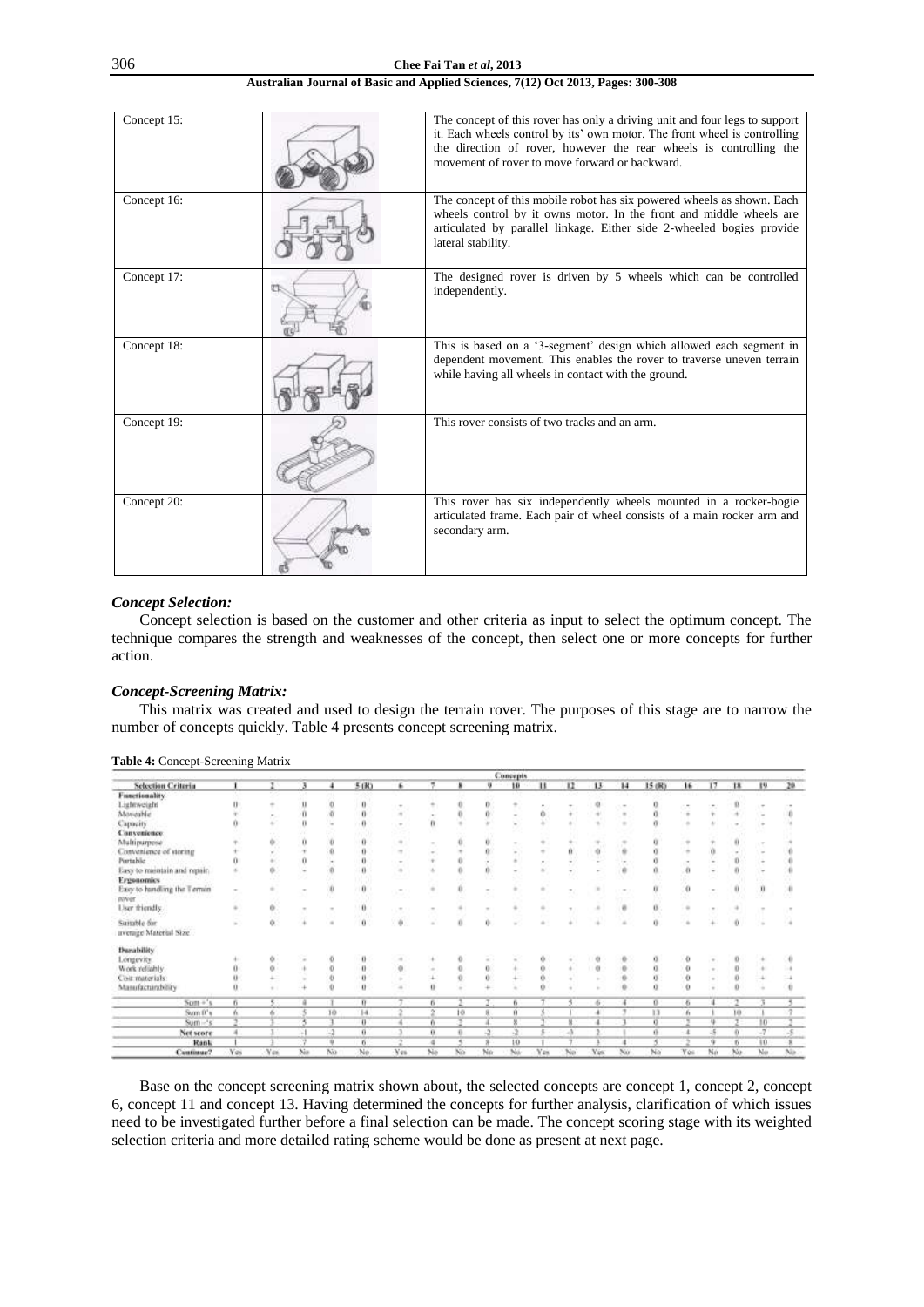## 307 **Chee Fai Tan** *et al***, 2013**

# **Australian Journal of Basic and Applied Sciences, 7(12) Oct 2013, Pages: 300-308**

### *Concept - Scoring Matrix:*

Concept scoring is used when the user want to select the optimum solution of the concept. A weight is defined and each criterion was compared. It determine by the weighted sum of the rating as shown in Table 5.

|  | <b>Table 5:</b> Concept-Scoring Matrix |
|--|----------------------------------------|
|--|----------------------------------------|

| <b>Selection Criteria</b>          | Weight | R | W/S  | R | W/S | R  | W/S | R | W/S | R | W/S |
|------------------------------------|--------|---|------|---|-----|----|-----|---|-----|---|-----|
| <b>Functionality</b>               | 20     |   |      |   |     |    |     |   |     |   |     |
| Lightweight                        |        | 5 | 25   | 8 | 40  | 8  | 40  | 6 | 30  | 5 | 25  |
| Moveable                           |        | 6 | 30   |   | 20  |    | 15  |   | 20  | 5 | 25  |
| Capacity                           | I0     | 5 | 50   |   | 50  |    | 40  | 3 | 30  | 5 | 50  |
| Convenience                        | 30     |   |      |   |     |    |     |   |     |   |     |
| Multipurpose                       | 10     | 8 | 80   | 6 | 60  |    | 30  | 4 | 40  | 5 | 50  |
| Convenience of storing             |        | 6 | 30   |   | 35  |    | 10  | 6 | 30  | 5 | 25  |
| Portable                           | 10     |   | 40   |   | 40  |    | 40  |   | 50  | 5 | 50  |
| Easy to maintain and repair.       |        | 8 | 40   | 8 | 40  |    | 35  | 4 | 20  | 5 | 25  |
| <b>Ergonomics</b>                  | 20     |   |      |   |     |    |     |   |     |   |     |
| Easy to handling the Terrain rover | 10     |   | 70   |   | 30  | 6  | 60  |   | 70  | 6 | 60  |
| User friendly                      |        | 8 | 40   | 5 | 25  |    | 20  |   | 35  | 6 | 30  |
| Suitable for average Material Size |        | 6 | 30   |   | 10  |    | 25  | 8 | 40  | 6 | 30  |
| Durability                         | 20     |   |      |   |     |    |     |   |     |   |     |
| Longevity                          | 10     | 8 | 80   |   | 40  |    | 20  | 5 | 50  | 6 | 60  |
| Work reliably                      | 10     |   | 70   |   | 60  |    | 30  |   | 70  | 8 | 80  |
| Cost of raw materials              |        | 6 | 30   |   |     |    | 25  | 6 | 30  | 5 | 25  |
| Manufacturability                  |        | 8 | 32   | 6 | 30  | 6. | 30  | 8 | 40  | 5 | 25  |
| <b>Total Score</b>                 |        |   | 647  |   | 485 |    | 420 |   | 555 |   | 560 |
| Rank                               |        |   |      |   |     |    |     |   | 3   |   |     |
| Continue?                          |        |   | Yes. |   | No  |    | No  |   | No  |   | No  |

From the total weight score shown about, concept 1 gains the highest score from this ranking. Thus, concept 1 was promising and would be likely to result in a successful product.

### *Conclusion:*

There were twenty conceptual designs were developed with total design approach. The total design process is used as a guideline to develop the conceptual design. After the development of conceptual design, the weighted objective was used to identify the most suitable design for this project. Concept 1 is chosen as the best design among concepts. The final multi terrain robot is equipped with front and side motorized bogies in order to overcome the different type of terrain. The result from this research work is useful in the future development of multi terrain mobile robot.

### **ACKNOWLEDGEMENT**

The authors / researchers are very much in-debt to thank the top level management of Universiti Teknikal Malaysia Melaka (UTeM), including Centre for Research and Innovation Management (CRIM) and Faculty of Mechanical Engineering administrators which enabled the progressing of this development.

# **REFERENCES**

Anderson, D.P. and M. Hamilton, 2006. The Journey Robot. Dallas Personal Robotics Group.

Carnegie, D.A. and J.C. Cordes, 2004. The Mechanical Design and Construction of a Mobile Outdoor Multi-Terrain Robot. Proceedings of Institution of Mechanical Engineers, Part B: Journal of Engineering Manufacture, 218: 1563-1575.

Cunningham, J., J. Roberts, P. Corke and H. Durrant-Whyte, 1998. Automation of Underground LHD and Truck Haulag. In Proceedings of Australian IMM Annual Conference, pp: 241-246.

Golombek, M., 1998. Mars Pathfinder Mission and Science Results. Proceedings of the 29th Lunar and Planetary Science Conference.

Hung, M.H., D.E. Orin and K.J. Waldron, 2000. Efficient Formulation of the Force Distribution Equations for General Tree-Structured Robotic Mechanisms with a Mobile Base. IEEETransactions on Systems, man and Cybernetics, Part B: Cybernetics, 30(4): 529-538.

Iagnemma, K., D. Golda, M. Spenko and S. Dubowsky, 2002. Experimental Study of High-Speed Rough-Terrain Mobile Robot Models for Reactive Behaviors. In Proceedings of the 8th InternationalSymposium on Experimental Robotics, Sant'Angelo d'Ischia, Italy.

Iagnemma, K., H. Shibly, A. Rzepniewski and S. Dubowsky, 2001. Planning and Control Algorithms for Enhanced Rough-Terrain Vehicle Mobility. In Proceedings of the Sixth International Symposium on Artificial Intelligence, Robotics and Automation in Space. Saint-Hubert, Quebec.